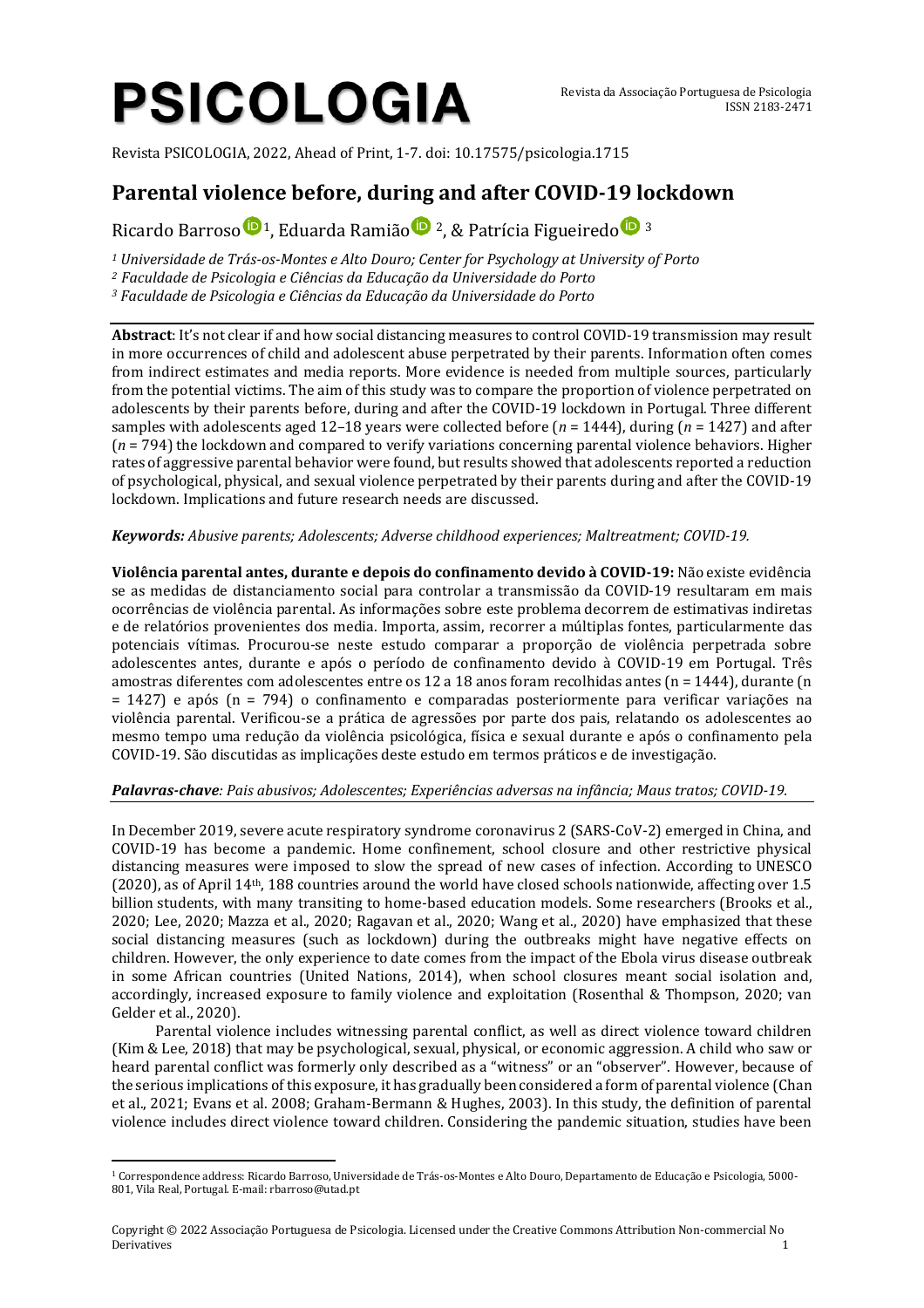carried out about the impact of COVID-19 in the context of domestic violence (e.g., Hsu & Henke, 2020) and/or family violence (e.g., Every-Palmer et al., 2020; Labrum et al., 2020). Nonetheless, no research has been found on the impact of COVID-19 on parental practices during or post lockdown and it's not clear if and how social distancing measures to control COVID-19 transmission may result in more occurrences of child and adolescent abuse perpetrated by their parents (Marmor et al., 2021). Information to date has come from indirect estimates and media reports (Ragavan et al., 2020). Although some data (Ministère de L'intérieur, 2020; Peterman et al., 2020) has shown a rise in child abuse warnings, other information suggests the number of child abuse and neglect hotline reports declined during lockdown (Marmor et al., 2021). COVID-19 has radically changed the lives of individuals. Besides being required to stay the whole day with partners, people were required to stay away from others who could validate their experiences and give help (Mazza et al., 2020; Ragavan et al., 2020), making it difficult to detect possible issues. Despite this justification, it remains unclear what impact the lockdown had on a possible increase in violence perpetrated by parents. More evidence is needed from multiple sources, particularly from the potential victims. Filling this gap in knowledge is an important step in obtaining better information and evidence.

This study aimed to examine the impact of COVID-19 on violent parental practices during or post lockdown. The main aim of this research report is to help psychologists, as well as child and adolescent protection practitioners, to better understand and respond to the specific child and adolescent abuse risks during future outbreaks, and answer the question: did the COVID-19 lockdown in Portugal influence the prevalence of violent parental practices?

The current study was conducted from April 2020 in Portugal, and the initial strategy was to ask adolescents directly about parental violence victimization. This data was compared with the same variables collected in a pre-COVID-19 period. Concerning the period of time identification; in Wave 1, we asked the participants to focus on the last 12 months; in Wave 2 (during lockdown), they were asked to focus on the previous 45 days. In Wave 3 (after the end of lockdown), we asked them to focus on the previous 50 days.

#### **METHOD**

#### **Study Design**

The surprise and urgency of nationwide lockdown made it difficult to establish specific methodologies to determine a clear effect of parental violence perpetration (e.g., longitudinal assessment of same samples), making other operational strategies necessary. For this study, three different samples were assessed (see Figure 1). The first assessment (Wave 1 - *before the COVID-19 lockdown sample*) was completed during the last trimester of 2019. This first survey is derived from a larger project, the Interpersonal Violence Prevention Program (PREVINT; [https://www.prevint.pt/en\)](https://www.prevint.pt/en). This is a validated psychological intervention program (Barroso et al., 2019) and very well-articulated within Portuguese schools (22000 students included). At that time, coronavirus (and COVID-19) was identified, but not yet a public health emergency of national or international concern. In March, when the COVID-19 spread was declared a national emergency, PREVINT started contacting schools again to ask their students to complete a second and third assessment.

Wave 1 (*before the COVID-19 lockdown sample)* was collected throughout Portuguese territory between September and December 2019. Wave 2 (*during the COVID-19 lockdown sample*) was collected between April 27th and April 30th (after 40 to 43 days of home confinement). Wave 3 (*after the COVID-19 lockdown sample*) was collected June 22<sup>nd</sup> - 26<sup>th</sup>, approximately 50 days after the end of lockdown and, consequently, the cessation of home confinement. Wave 1 was carried out in schools throughout the national territory, with the next two Waves using the same regions/schools.



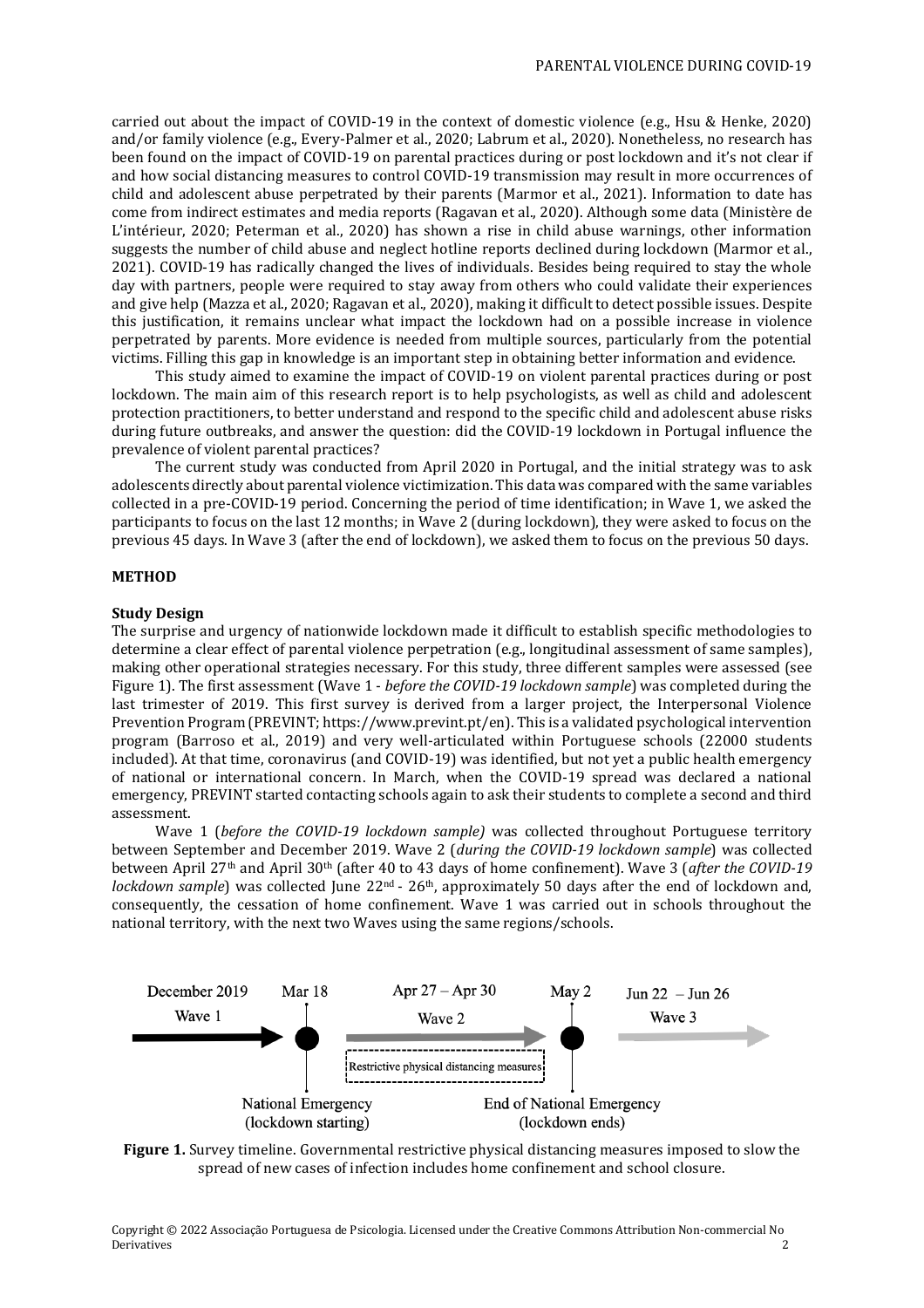# **Participants**

Wave 1 (*before the COVID-19 lockdown*) was collected throughout the nation between September and December 2019. When a survey on a sensitive topic (Krumpal, 2013) is being conducted, such as violent behavior perpetration and victimization, particularly when using online based surveys, it's important to control social desirability bias. Social desirability is a type of response bias in which participants report behaviors that others consider positive, whether or not they are right. This is particularly important in online recruitment and with specific populations, like adolescents. It can result in response related sources of error and in an overreporting of positive behaviors and underreporting of negative ones. This sample, initially composed of 2421 participants, was therefore screened for social desirability (SDS - Social Desirability Scale; Almiro et al., 2016), with 977 individuals with high social desirability eliminated (40.3% of the sample). Their tendency was to respond with what was socially desirable instead their actual situation. The final sample was thus composed of 1444 school age adolescents, aged between 12 and 18 years ( $M = 14.0$ ;  $SD = 1.57$ ), 740 females (51.2%) and 704 males (48.8%) from Portuguese schools. For Wave 2 (*during the COVID-19 lockdown sample*), a data survey was carried out using the same procedure as in Wave 1. For the present study, and in order to guarantee the region / school proportions at national level, in Wave 2, only participants who corresponded to those same regions in Wave 1 were selected. Thus, the preliminary sample of Wave 2 was composed of 2040 adolescents, and after having eliminated the participants with social desirability criteria (30% of the initial sample of Wave 2) the final sample of the second Wave was composed of 1427 participants (98% of Wave 1 respondents), aged between 12 and 18 years (*M* = 14.3; *SD* = 1.77), 827 female (58.0%) and 600 males (42.0%; see details in Table 1) from Portuguese schools. Lastly, for Wave 3 (*after the COVID-19 lockdown*) the same sampling procedures were performed, taking into account regional proportion and social disability criteria. Wave 3 was composed of 794 adolescents (56 % of Wave 2 respondents), aged between 12 and 18 years (*M* = 14.4; *SD =* 1.85), 476 females (59.9%) and 318 males (40.1%) from Portuguese schools. Thus, although different, the samples have participants from the same national educational institutions and from the same age group.

|                                                                          | <b>Before the COVID-19</b><br>Lockdown<br>(December 2019) | During the COVID-19<br>Lockdown | After the COVID-19<br>lockdown |
|--------------------------------------------------------------------------|-----------------------------------------------------------|---------------------------------|--------------------------------|
|                                                                          | N(%)                                                      | N(%)                            | N(%)                           |
| <b>Total of Participants</b>                                             | 1444                                                      | 1427                            | 794                            |
| <b>Sex</b>                                                               |                                                           |                                 |                                |
| <b>Boys</b>                                                              | 704 (48.8%)                                               | 600 (42.0%)                     | 318 (40.1%)                    |
| Girls                                                                    | 740 (51.2%)                                               | 827 (58.0%)                     | 476 (59.9%)                    |
| Mean age (SD)                                                            | $M = 14.0$ (SD = 1.57)                                    | $M = 14.3$ (SD = 1.77)          | $M = 14.4$ (SD = 1.85)         |
| Family violence victimization (by<br>parents)<br><b>Type of violence</b> | 453 (31.4%)                                               | 389 (27.3%)                     | 189 (23.8%)                    |
| Psychological (e.g.: Blaming, Lying or<br>Deceiving)                     | 450 (29.2%*)                                              | 366 (25.6%*)                    | 170 (21.4%*)                   |
| Physical (e.g.: Slapping, Hurting,<br>Kicking)                           | 396 (27.4%*)                                              | 258 (18.1%*)                    | 102 (12.8%*)                   |
| Sexual (e.g.: Forcing sexual<br>intercourse, Rape)                       | $34(2.4\%^*)$                                             | 11 $(0.8\%^*)$                  | $4(0.5\%*)$                    |

#### **Table 1.** Descriptive main variables

*Note.* \* Percentage of the total sample

# **Procedure**

The participants were students from Portuguese schools. In parallel to the PREVINT intervention process, data about interpersonal violence (e.g., violence perpetrated by parents; dating violence) was collected periodically with a survey conducted online, always having obtained all the official authorization and adolescent and parental consent. In addition to the institutional authorization from the Portuguese Ministry of Education, all participants were informed of the goals of the study and the confidentiality and anonymity of their responses were guaranteed. The research protocol was approved by the ethics committee of the University of Trás-os-Montes and Alto Douro. Data was collected through computerassisted self-reports on school computers (or smartphones, when authorized) during regular classes by using an Internet-based survey hosted on a secure institutional server. Participation in this research was voluntary and did not imply any monetary payment or delivery of material goods. Since the lockdown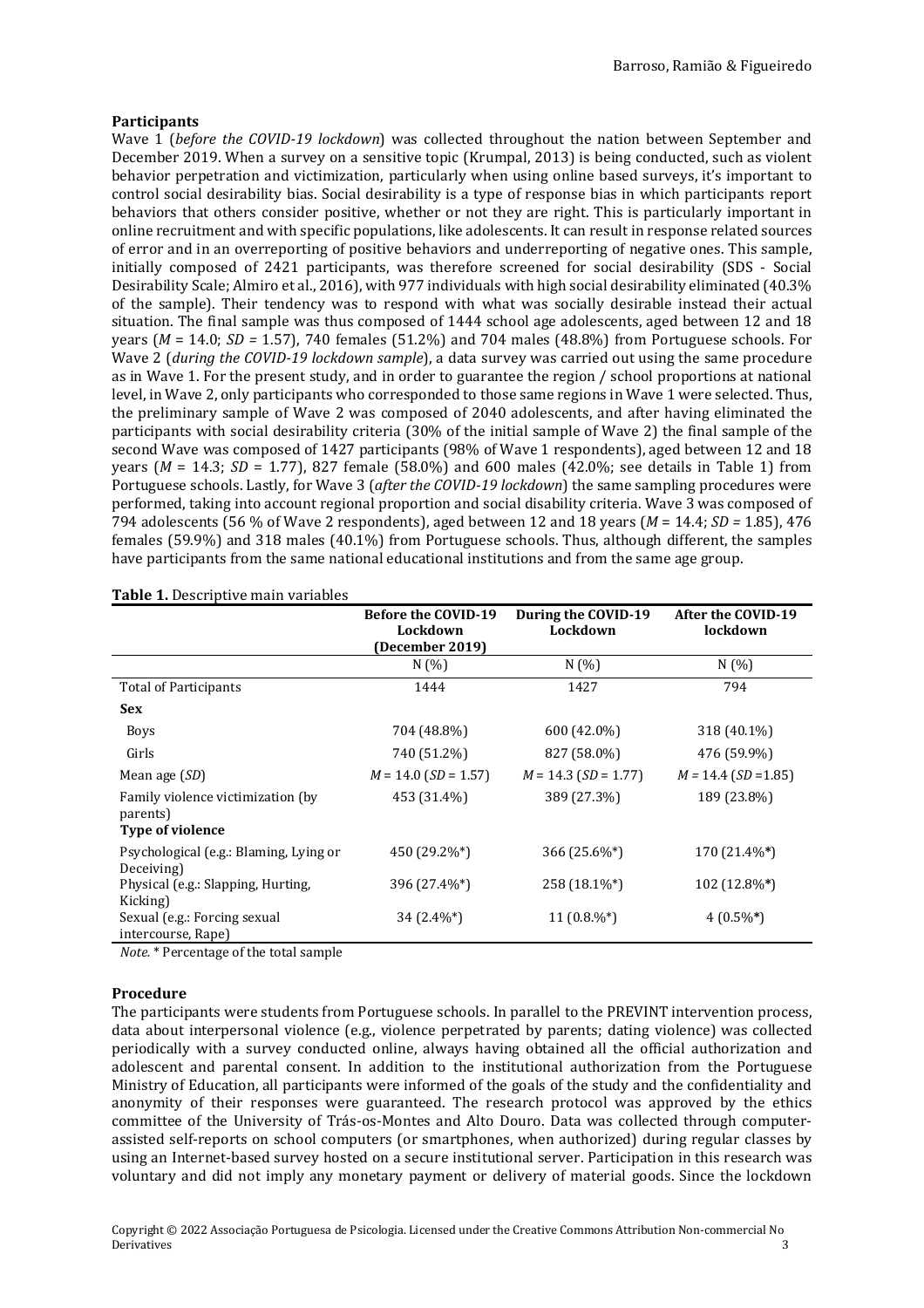involved distance learning and frequent email contact with students, school officials were asked to send their students a request to collaborate on this research project by email.

# **Instruments**

**Inventory of Interpersonal Violence (IVI)**. The IVI (Barroso et al., in press) is an inventory that allows the identification of victimization and/or perpetration of interpersonal violence. The IVI is a dichotomous scale (yes/no), that consists of two parts a) the suffered violence (e.g., *Hurting - they caused me physical damage, like hurting, tearing, pinching, slapping, kicking, among others?*) and b) the practiced violence (e.g., *Disqualify -making another person believe that he does not have good qualities*), composed of 31 and 32 items, respectively. In response to the items, the participant indicates who perpetrated it and who the victims were, among other information. Cronbach's alpha for suffered violence scale was .77.

**Social Desirability Scale** (SDS-20; Almiro et al., 2016). This is a self-report measure, composed of 20 items, of dichotomous response (yes/no). Each item is quoted with 1 point if the answer is in the sense of social desirability, 0 points if it is in the opposite direction. Prior to data analyses, all participants were screened for social desirability, ruling out adolescents who scored over *M* = 14.73, as they showed a tendency to transmit socially desirable responses rather than choosing responses that were a true reflection of their behaviors or feelings (Grimm, 2010). Cronbach's alpha for total scale was .80.

# **Statistical Analysis**

Frequencies and proportions were calculated to evaluate parental violence. Student *t*-tests were calculated to analyze differences between age groups and male and female victims of parental violence. Data was organized and analyzed using Statistical Package for the Social Sciences (SPSS) 26.0.

#### **RESULTS**

#### **Group Comparisons**

There is clear evidence of a large amount of aggressive behaviors suffered by adolescents from their parents, whether before, during or after the COVID-19 lockdown (see Table 1).

*Wave 1.* Of the total number of participants who reported having been victims of aggression (*n* = 1330), 453 (31.4%) reported aggression within the family. Of these victims, 450 (29.2%) adolescents reported having been victims of psychological aggression, 396 (27.4%) of physical aggression, and 34 (2.4%) of sexual aggression. It should be noted that there are statistically significant differences in the sex variable, where there were more girls  $(n = 740)$  reporting being victims than boys  $(n = 704; t(1442) = -1)$  $3,743$ ,  $p = .000$ ). For age groups, there were no significant differences in victimizing behaviors.

*Wave 2.* Of the total number of participants who reported having been victims of aggression (*n* = 986), 389 (27.3%) were victims of aggression within the family. Of the victims in the family context, 366 (25.6%) adolescents reported having been victims of psychological aggression, 258 (18.1%) of physical aggression, and 11 (0.8%) of sexual aggression (see Table 1). Again, there are statistically significant differences in the sex variable: more girls (*n* = 255) were victims of family violence, than boys (*n* = 134; *t*(1425) = -3.57, *p* = .000). For age groups, there were no significant differences in victimizing behaviors.

*Wave 3.* Of the total number of participants who reported having been victims of aggression (*n* = 431), 189 (23.8%) were victims of aggression within the family. Of the victims in the family context, 170 (21.4%) adolescents reported having been victims of psychological aggression, 102 (12.8%) of physical aggression, and 4 (0.5%) of sexual aggression. Once again, we found statistically significant differences in the sex variable, with more adolescent girls ( $n = 125$ ), reporting having been victims than boys ( $n = 64$ ; *t*(792) = -2.03, *p* = .043). For age groups, there were also no significant differences in victimizing behaviors.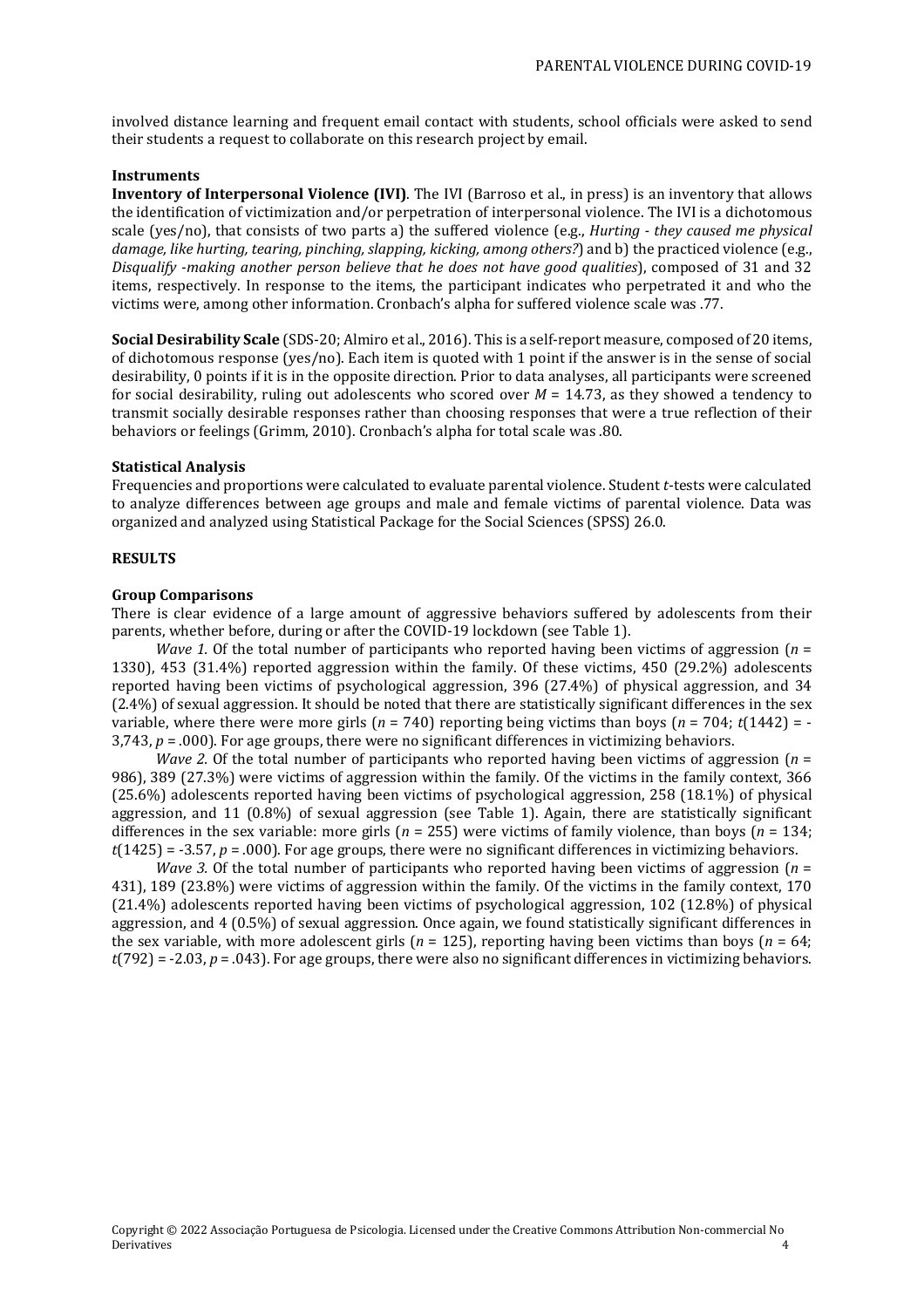

**Figure 2.** Percentage of interpersonal violence (psychological, physical, and sexual) victimization in the three Wave samples.

#### **DISCUSSION**

The current study provides information regarding parents' aggressive behaviors perpetrated on adolescents before, during and after the COVID-19 lockdown in Portugal, providing a better understanding of the specific adolescent abuse risks during the most recent world pandemic. More importantly, the study demonstrated higher rates of physical, sexual, and psychological parental abuse; although results show that adolescents reported a reduction of violence perpetrated by their parents during and after the COVID-19 lockdown, compared with data collected a few months earlier. This decline may result from the fact that education personnel (teachers, counselors and others) kept in regular contact with families during the COVID-19 lockdown, using some form of remote education platform. More evidence is needed concerning the effects of remote education during the COVID-19 lockdown in child maltreatment prevention and comparing specific samples.

Although, in general, the prevalence of aggression behaviors by parents is reduced in the three samples, i.e., the prevalence is lower in the 3<sup>rd</sup> wave in relation to the 1<sup>st</sup> wave, higher rates of maltreatment are still be found (from 23.8% to 31.4%, in this study). Moreover, the psychological impact can be wide, lasting and even exacerbated due to the fact of confinement. In fact, in previous experiences with aspects common to the situation caused by COVID-19, investigators have reported a high presence of psychological distress, such as depression, stress, irritability, and post-traumatic stress symptoms associated with quarantine (Hawryluck et al., 2004; Brooks et al., 2020) with lasting effects continuing for years after the event (Liu et al., 2012). Hence, despite its positive effect in reducing the number of new infected cases, the mobility restriction and social isolation associated with quarantine are major concerns for families' psychological wellbeing (Spinelli et al. 2021). Thus, action and awareness programs on pandemic experience should be developed and subsequently evaluated to verify their effects at the behavioral and mental health level. Moreover, clinicians should be vigilant in supporting families most at risk.

Certain limitations of the current study should be taken into account when interpreting the results. This study doesn't compare rates of violence exposure before, during, and after lockdown due to COVID-19. In future studies, it may be important to understand if, even with less violence during the COVID-19 lockdown, we could have adolescent exposure to intimate partner violence and neglect and the non-direct aggression. The fast lockdown process made it difficult to establish specific methodologies and this research focuses only on the proportion of parental violence behaviors. It's surely an important practical and academic exercise, based on rigorous data; though a longitudinal study with the same participants in all Waves were preferable. Despite this, samples consist of participants from the same national educational institutions. Despite the limitations, it is noteworthy that most studies carried out during previous pandemics and since the start of COVID-19 have examined the psychological consequences in the general population. They have, however, left the study of effects on parents and children, with exceptions (Brooks et al., 2020, Spinelli et al., 2021), mostly unexplored. The present study can thus lift the veil so that future studies are interested in acquiring a deeper understanding of family processes, together with protective and risk factors (Wang et al., 2020).

As stated, despite the decrease in aggression behaviors, the prevalence of family aggression behaviors continues to have a high prevalence. This permanence of behaviors during and after the COVID-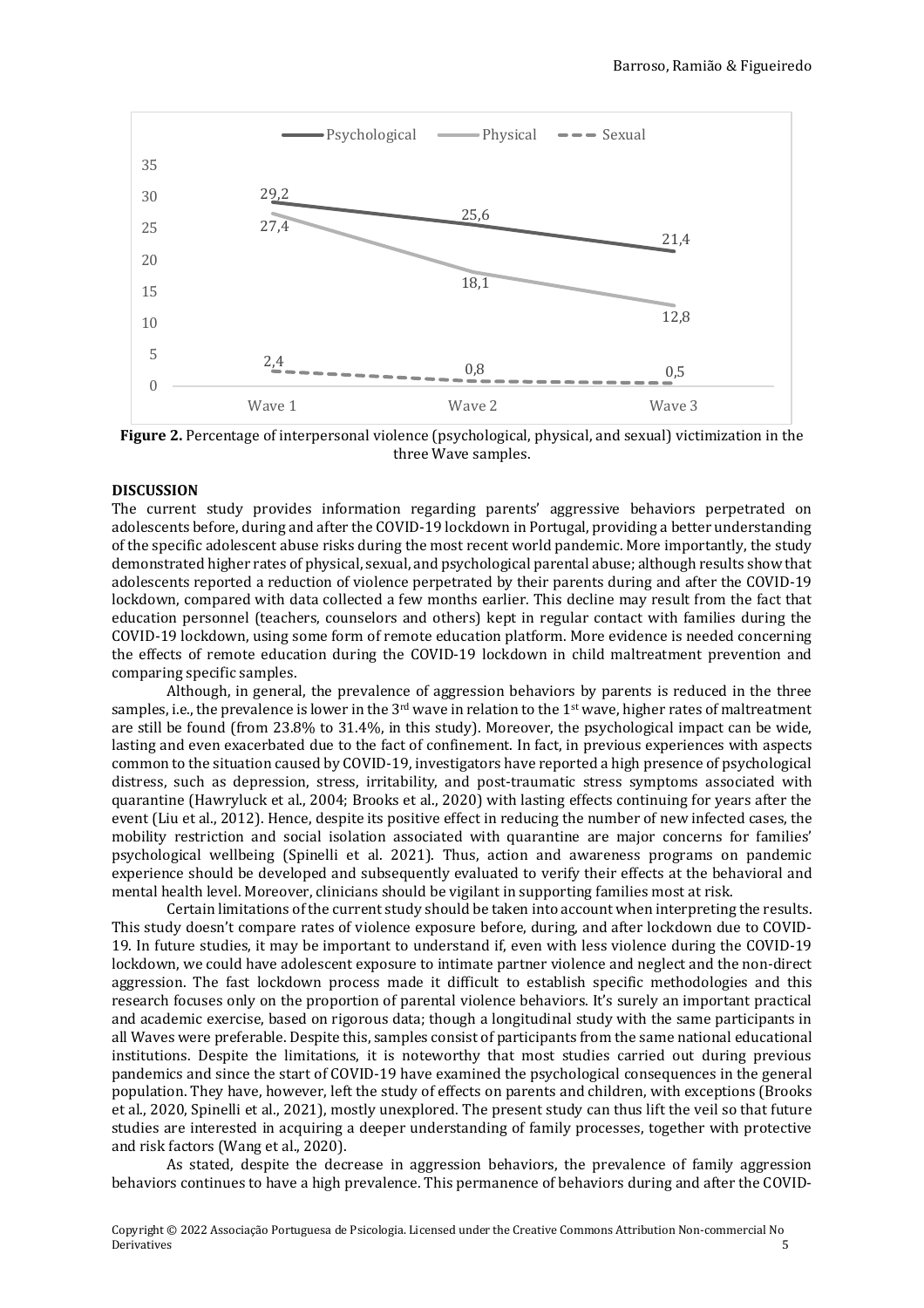19 lockdown should encourage stakeholders and policy makers to implement an interdisciplinary intervention oriented to violence in family relationships to mitigate the negative effects of restrictions that may be implemented and promote a healthy lifestyle. Actually, lockdown and social distancing are efficient ways to deal with the pandemic, but these experiences may have consequences for people's wellbeing. However, the greater focus of public institutions and government organizations is mainly on physical health and the prevention and containment of the disease, neglecting the impact of mental health. As mentioned by Spinelli et al.(2021), stable mental health is one of the keys to fighting this ongoing pandemic and to restoring a post-pandemic society. The well-being of parents and children must, therefore, be under surveillance, as problems in this area may have long-lasting implications.

### **REFERENCES**

- Almiro, P., Almeida, D., Ferraz, M., Ferreira, R., Perdiz, C., Dias, I., Gonçalves, S., Simões, M. (2016). Escala de Desejabilidade Social de 20 itens (EDS-20). In M. Simões, L. Almeida & M. Gonçalves (Ed.), *Avaliação Psicológica em contextos forenses: Instrumentos validados para Portugal* (pp. 335-352). Pactor/Lidel.
- Barroso, R., Figueiredo, P. & Ramião, E. (2018). Intervenção o âmbito da violência nas relações de namoro: resultados preliminares do projeto Violentómetro. In S. Neves & A. Correia (Edt.) *Violências no Namoro* (pp. 153-174). Edições ISMAI.
- Barroso, R., Ramião, E., Figueiredo, P. & Araújo, A. (in press). Development and validation of the Interpersonal Violence Inventory (IVI). *Psychological Assessment*.
- Brooks, S. K., Webster, R. K., Smith, L. E., Woodland, L, Wessely, S., Greenberg, N., & Rubin, G. J. (2020). The psychological impact of quarantine and how to reduce it: rapid review of the evidence. *The Lancet*, *395*, 912-920. <https://doi.org/10.2139/ssrn.3532534>
- Bullinger, L.R., Feely, M., Raissian, K.M., & Schneider, W. (2020). Heed neglect, disrupt child maltreatment: a call to action for researchers. *International Journal on Child Maltreatment, 3*(1), 93–104. <https://doi.org/10.1007/s42448-019-00026-5>
- Chan, K. L., Lo, R., & Ip, P. (2021). From Exposure to Family Violence During Childhood to Depression in Adulthood: A Path Analysis on the Mediating Effects of Intimate Partner Violence. *Journal of Interpersonal Violence*, *36*(9–10), 4431–4450. https://doi.org/10.1177/0886260518790596
- Degli Esposti, M., Humphreys, D.K., Jenkins, B.M., Gasparrini, A., Pooley, S., Eisner, M., & Bowes, L. (2019) Long-term trends in child maltreatment in England and Wales from official record data, 1858–2016: an observational, time-series analysis. *Lancet Public Health, 4*(3), e148–158. [https://doi.org/10.1016/s2468-2667\(19\)30002-7](https://doi.org/10.1016/s2468-2667(19)30002-7)
- Evans, S. E., Davies, C., & DiLillo, D. (2008). Exposure to domestic violence: A meta-analysis of child and adolescent outcomes. *Aggression and Violent Behavior, 13*, 131–140. <https://doi.org/10.1016/j.avb.2008.02.005>
- Every-Palmer, S., Jenkins, M., Gendall, P., Hoek, J., Beaglehole, B., Bell, C., Williman, J., Rapsey, C., Stanley, J. (2020). Psychological distress, anxiety, family violence, suicidality, and wellbeing in New Zealand during the COVID-19 lockdown: A cross-sectional study. *Plos One, 15*(11), e0241658. <https://doi.org/10.1371/journal.pone.0241658>
- Graham-Bermann, S. A., & Hughes,H. M.(2003). Intervention for children exposed to interparental violence (IPV): Assessment of needs and research priorities. *Clinical Child and Family Psychology Review, 6*, 189–204. <https://doi.org/10.1023/A:1024962400234>
- Grimm, P. (2010). Social desirability bias. In J. N. Sheth and N. K. Malhotra (Eds.), *Wiley International Encyclopedia of Marketing*. John Wiley & Sons Ltd.
- Hawryluck, L., Gold, W. L., Robinson, S., Pogorski, S., Galea, S., and Styra, R. (2004). SARS control and psychological effects of quarantine, Toronto, Canada. Emerging Infect. *Emerging Infectious Diseases, 10*, 1206–1212. <https://www.ncbi.nlm.nih.gov/pmc/articles/PMC3323345/>
- Hoek, J., Beaglehole, B., Bell, C., Williman, J., Rapsey, C., & Stanley, J. (2020). Psychological distress, anxiety, family violence, suicidality, and wellbeing in New Zealand during the COVID-19 lockdown: A crosssectional study. *PLoS ONE, 15*(11): e0241658. <https://doi.org/10.1371/journal.pone.0241658>
- Hsu, L.-C., & Henke, A. (2020). COVID-19, staying at home, and domestic violence*. Review of Economics of the Household, 19,* 145–155. <https://doi.org/10.1007/s11150-020-09526-7>
- Kim, S., & Lee, Y. (2021). Do Multiple Forms of Social Capital Mediate the Relationship Between Parental Violence and Children's Maladaptive Behaviors?. *Journal of interpersonal violence*, *36*(5-6), 2592– 2611. <https://doi.org/10.1177/0886260518760009>
- Krumpal, I. (2013). Determinants of social desirability bias in sensitive surveys: a literature review. *Quality & Quantity, 47*(4), 2025–2047. <https://doi.org/10.1007/s11135-011-9640-9>